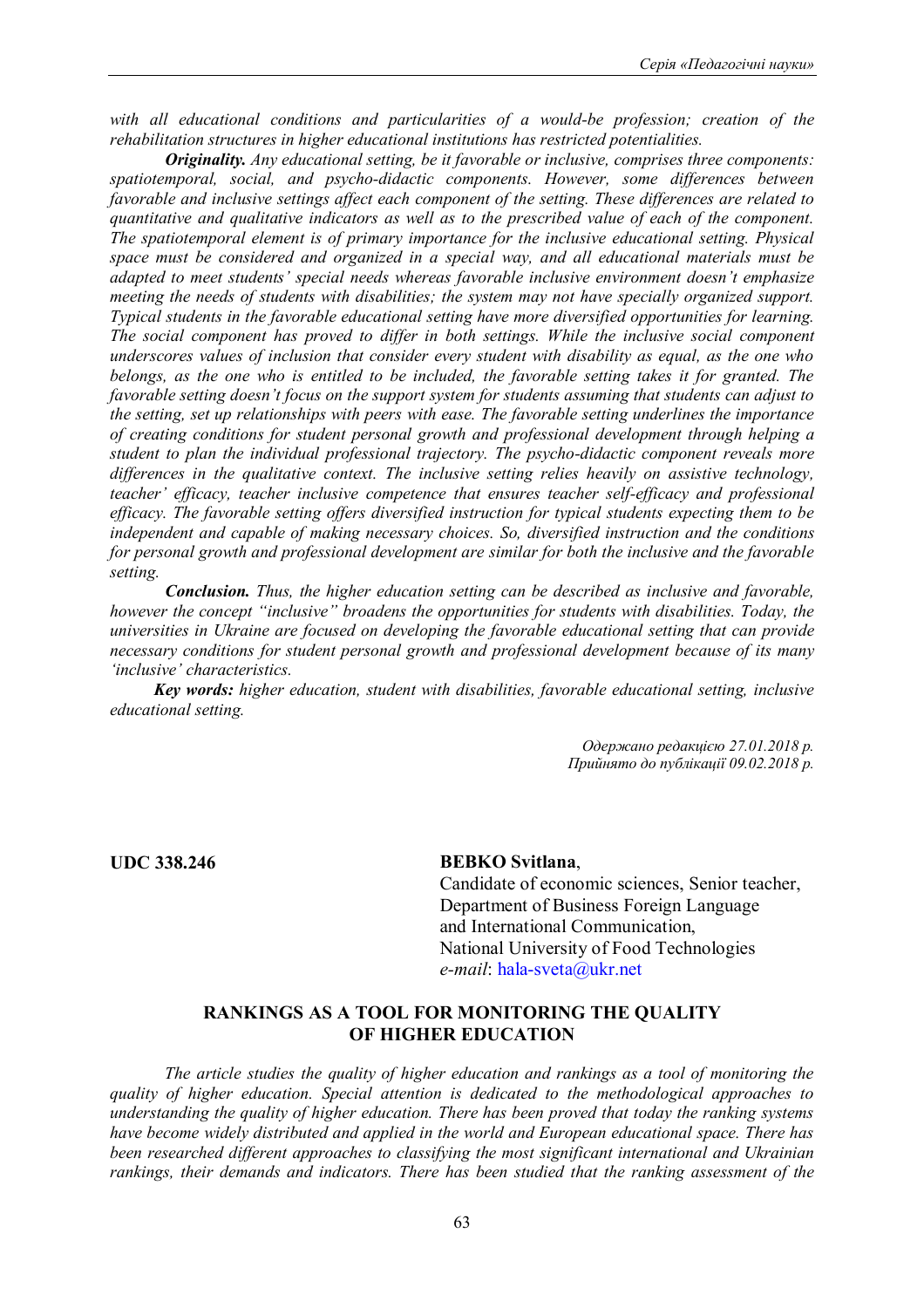*activities of higher education institutions of all forms of ownership is an integral part of international and national monitoring of higher education.* 

*Key-words: ranking, quality, higher education, educational service, monitoring, indicator, higher education institution, assessment.*

**Introduction.** In the context of pedagogical research, the important methodological issues are determining the quality of functioning of the higher education system. The quality of education as a social institution is one of the key indicators of the effectiveness of higher education, if understand it as a public good.

Today the ranking systems have become widely distributed and applied in the world and European educational space. The ranking appraisal of the results of the activity of higher education institutions of all forms of ownership is an integral part of international and national monitoring of higher education. This component satisfies the demand of consumers at the market of educational services and the labor market in the information about reputation of a higher education institution, its achievements and the specific results of scientific and educational activity.

**The overview of literature.** Such scientists as I. Gryshchenko, I. Kalenyuk, V. Kremen, A. Marchuk etc., studied the theoretical issues of considering the market of higher educational services education and rankings as a tool for the quality of higher education.

**Originality and theoretical meaning of the research.** The topicality of the research is determined by the direction of the article, its problems and the need to put forward new hypotheses for studying the quality of higher education and rankings as an efficient tool of its assessing.

**The purpose of the research** is to analyze rankings and define its role in assessing the quality of higher education institutions.

**The main body.** Scientific literature and official sources provide some methodological approaches to understanding the quality of higher education. World Declaration "On Higher Education for the 21st Century: Vision and Action" states that the quality of education is a set of such elements as systemic, multifactor manifestation, versatility of practical result, etc. [13]. Such a criterion for evaluating the quality of higher education is highlighted as the ability of a graduate of a higher educational institution to satisfy his or her material and spiritual needs, as well as the needs of society.

The analysis of the development of higher education systems in the world shows that the number of people studying at higher education institutions is being gradually increasing. Hence, higher education becomes more massive. The above-mentioned process leads to the loss of individualization of training, and also catalyzes the growth of the role of education technologies, which lead to decreasing the role of the teacher as a subject of knowledge transfer and "leader" of socialization. Hence, the mass of higher education necessarily leads to decrease of its quality [2; 12].

According to the analysis of scientific research, there are different approaches to the definition of mechanisms on the basis of which it would be possible to measure or assess the contribution of higher education to the social and economic development of a person and society. For an individual, higher education is of economic value, since it provides the opportunity to receive higher salary, provides employment, creates conditions for accumulation and enrichment, improvement of working conditions and mobility. At the same time, as a rule, productivity of labor is increased, national and regional markets are developed, the level of consumption is raised, capacity and labor quality are increased, etc. [3, p. 20-28]

The quality of an educational service is the subjective notion, because quality is the degree of satisfaction of the needs of consumers, and consumers of educational services (students) have different needs. Some students want to learn in order to do their favorite work,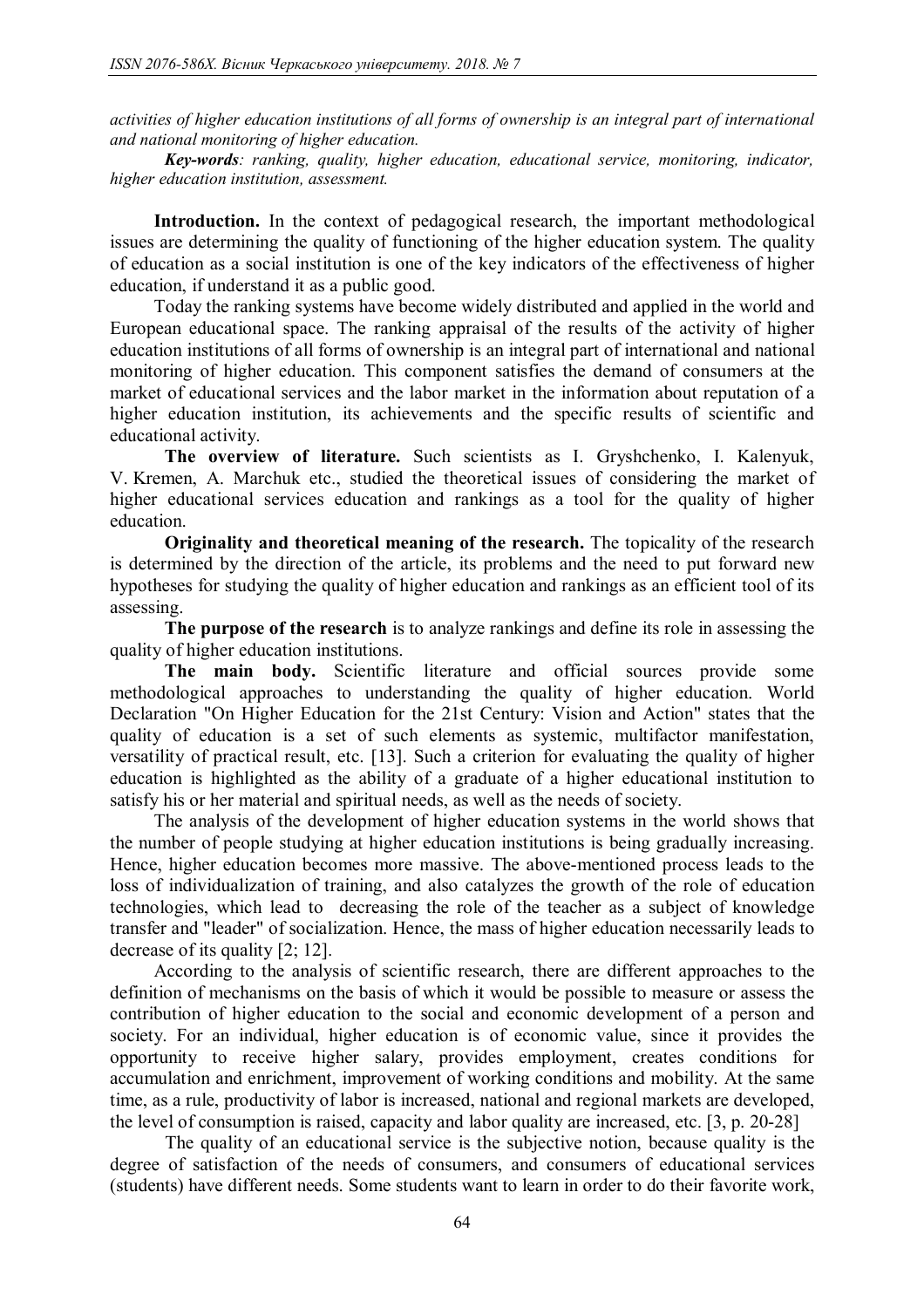others – in order to earn a lot of money, to get a career prospect, to move to a big city, go through international socialization and improve language skills (if a student is studying abroad). Consequently, the quality of educational services will be fundamentally different even for consumers who study in one academic group, because in the process of their training they satisfy fundamentally different needs that are totally individual [4, p. 1016].

Understanding the relevance and significance of this problem, scientists and practitioners had to seek scientifically based solutions to find methodological approaches to the objective assessment of the quality of education provided by higher education institutions. And such a solution was found – these are the rankings of higher education institutions that are compiled at the leading research centers.

In world and European educational space ranking systems have become widely distributed and applied. The ranking appraisal of the results of the activity of higher education institutions of all forms of ownership is an integral part of international and national monitoring of higher education. This component satisfies the demand of consumers at the market of educational services and the labor market in the information about the reputation of a higher education institution, its achievements and the specific results of scientific and educational activity.

The rankings allow to monitor the effectiveness of management by higher education institutions in terms of their adaptation to new challenges and threats. It is not a secret that international and national higher education systems are under constant influence of dynamic changes of political, legal, regulatory, economic, international, scientific and technological, environmental, socio-humanitarian and demographic challenges. Ensuring the quality of education provided by higher education institutions under such conditions depends on an adequate preventive response of the management of the institutions to these changes.

We can distinguish the list of institutional reasons that lead to constant monitoring of higher education and the application of rankings of higher education institutions, namely:

- the intensification of the competitive struggle of higher education institutions in the international and the national educational space;

- globalization and internationalization of higher education (students can choose to study at higher education institutions of other countries);

- providing opportunities for potential consumers who are not experts in the field of assessing the quality of education, based on the ranking results, to make independent conclusions about the quality of education in a particular higher education institution;

- establishment of "reference values" of activity of higher education institutions and introducing the policy of equation into a standard at a particular institution [3; 6; 8].

Applying rankings of higher education institutions is an effective tool for monitoring the quality of higher education, as well as encouraging management and research and teaching staff of higher education institutions to improve the efficiency of their activities.

Today ranking is the most comprehensive and versatile method for identifying and assessing the international status of a higher education institution and the corresponding level of provision (production) of educational services. This method is perceived as an effective tool for evaluating the academic quality and reputation of the university. Rankings received recognition not only among entrants and their parents, but also among the academic community, scientists and pedagogues, as well as government organizations [4, p.768].

The ranking of higher education institutions leads to the stratification of higher education institutions in terms of quality of education, which is revealed, in particular, through the allocation of a group of "elite universities" (both within the state and within the regional markets of educational services), the formation of a market of education on the basis of a certain hierarchy, built on clearly defined criteria. It becomes not only possible, but also necessary.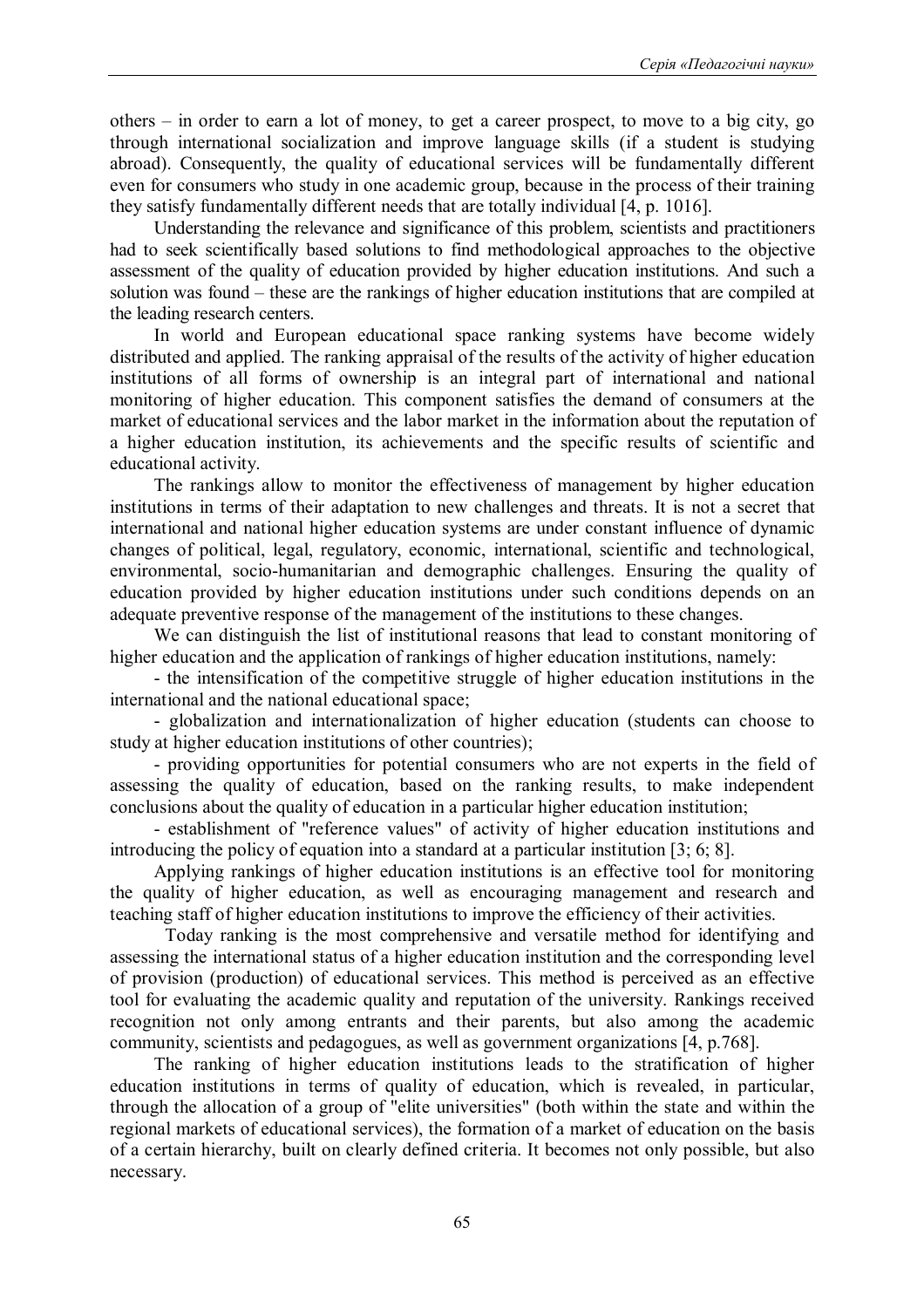In Ukraine considerable work is dedicated to the development and improvement of various ranking methods of higher education institutions. National, regional, branch and institutional rankings are applied. Each ranking provides specific goals and has relevant target groups of users [5].

From the standpoint of maintaining reputation, joining a recognized (prestigious) higher education institution ranking provides some benefits, namely [5; 6; 9]:

- the presence of an institution in the prestigious ranking is perceived by the community, students and applicants as a guarantee of high quality of educational services;

- recognition of the scientific and educational achievements of the institution by the international community, which is becoming a significant competitive advantage at the market of educational services;

- information about the winners of the ranking is published in official reference books (for example, the results of Times ranking in the form of the Times Higher Education reference book - QS is distributed in over 100 countries worldwide);

- information about the higher educational institution, regardless of its place in the ranking, is published on the official website of the ranking, which is a powerful channel of marketing communications;

- the ranking administration opens profiles for institutions that are included in the final list and places them on the official site, in the future, these profiles can be adjusted by the higher educational institution;

- information about the higher education institution is published on the site's ranking in various languages and, thus, becomes accessible to Internet users from different countries, which is a benefit in attracting foreign students for study;

- the higher education institution receives benefits in various competitions and grants;

- the higher education institution has the opportunity to involve foreign teachers and researchers more actively to carry out scientific and other projects;

- the international activity of the higher education institution is being intensified, particularly, in the implementation of world-recognized standards for the assessment of the quality of education.

Today two international rankings have received the world recognition: the Times (THES), administered by Times Higher Education magazine (supplement to the Times newspaper on higher education) and the Academic Ranking of the Universities of the World "Shanghai" (ARWU), which is administered at the Institute of Higher Education at Shanghai University Jiao Tong.

The Times ranking takes into account the following indicators [10]:

- peer review score;
- employer review score;
- staff/student score;
- citations/staff score;
- international staff score;
- international student score.

Shanghai ranking takes into account the following indicators [1]:

- alumni of an institution winning Nobel Prizes and Fields Medals (weight 10%);
- staff of an institution winning Nobel Prizes and Fields Medals (weight 20%);
- highly cited researchers in 21 broad subject categories (weight 20%);
- papers published in Nature and Science (weight  $-20\%$ );

- papers indexed in Science Citation Index-expanded and Social Science Citation Index (weight  $-20\%$ );

- per capita academic performance of an institution (weight – 10 weight).

Shanghai ranking includes the top 500 top universities in the world.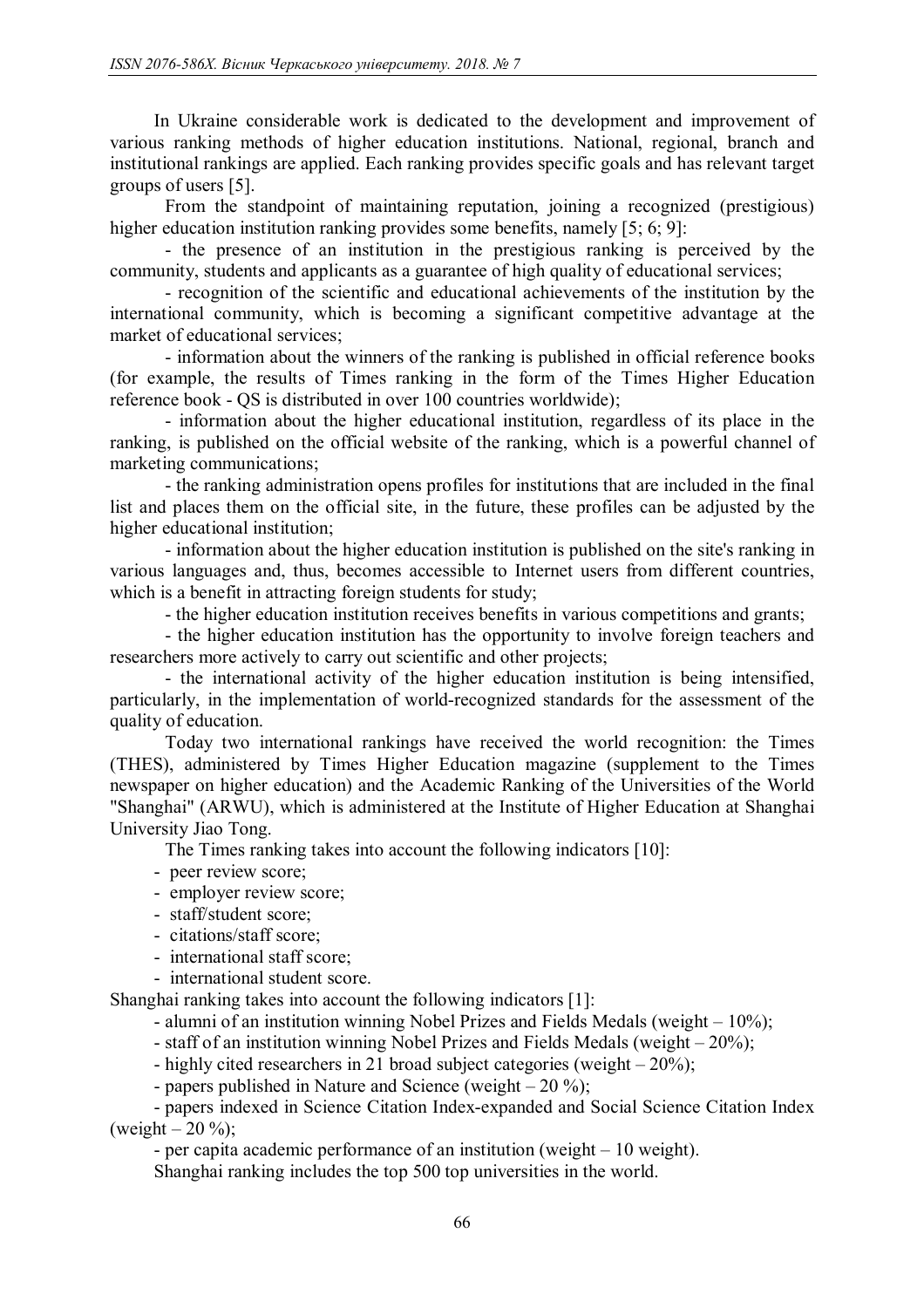The Academic Ranking of World Universities (ARWU) was first published in June 2003 by the Center for World-Class Universities (CWCU), Graduate School of Education (formerly the Institute of Higher Education) of Shanghai Jiao Tong University, China, and updated on an annual basis. According to the results of Shanghai Ranking 2017, the best universities in the world were Harvard University (USA), Stanford University (USA), University of Cambridge (UK) [1].

The practice of creating rankings for higher education institutions exists in Ukraine as well. Several rankings of higher education institutions are regularly compiled in our country. The most reputable rankings are "TOP-200 Ukraine", Webometrics Ranking, "Consolidated Ranking" (portal "Education.AU"), Scopus database ranking.

The ranking of "200 Best Universities of Ukraine" (sometimes called "TOP 200 Ukraine", or "UNESCO ranking") is the ranking of higher education institutions, which was compiled by the staff of UNESCO Chair "Higher Technical Education, Applied Systemic Analysis and Informatics". The external expertise of the "TOP-200 Ukraine" ranking is carried out by the experts of the supervisory board of the international expert group for assessing universities (IREG Observatory). While determining the final ranking of higher education institutions, three complex indicators are taken into account: the index of quality of scientific and pedagogical potential, the quality of education index, the index of international recognition. To form the indicated indices, 20 objective indicators and 2 expert assessments are used. The sources of these indicators are given by the Ministry of Education and Science of Ukraine, international associations and higher education institutions themselves. Starting from 2011, the ranking includes the index of information resources (the quality and comprehensiveness of the websites of higher education institutions). The results of the ranking are published annually in the reputable newspaper Dzerkalo Tyzhnia.

According to "TOP-200 Ukraine" ranking, the National Technical University of Ukraine "Igor Sikorsky Kyiv Polytechnic Institute", Kyiv National Taras Shevchenko University, Kharkiv National Karazin University became the best higher education institutions of Ukraine in 2017 [11].

The National Library of Ukraine annually compiles the ranking of higher education institutions of Ukraine on the basis of Scopus science-based database. Scopus database provides records of the publications of scientists and institutions where they work, and the statistics of their references. While calculating the ranking, two criteria are taken into account: the number of publications in the publications included to the scientific database "Scopus" and the number of references in these editions. On this basis, the so-called Worst Index (hindex) is calculated. According to the ranking in 2017, Kyiv National Taras Shevchenko University, Kharkiv National Karazin University, Chernivtsi National Yuri Fedkovich University became the best higher education institutions of Ukraine [11].

Webometrix ranking is administered by the Cybermetrics Lab research group at the Consejo Superior de Investigaciones Cientificas Research Center (Spain). Ranking assessments are determined on the basis of the following criteria: the size of the website of a particular university, that is, the number of pages that are located on search engines; its visibility; number of external links to the site; number of downloaded files; the number of reference-indexed publications evaluated by Google Scholar. The ranking is aimed at assessing the effectiveness of the presence of a higher education institution in the Internet environment, as it is believed that this factor is one of the key factors of ensuring the high quality of educational services. The ranking includes only those higher education institutions that have their own independent web domain [11].

The "Consolidated Ranking", administered by portal osvita.ua, is based on ranking assessments "TOP-200 Ukraine", "Compass" and "Webometrics". In the consolidated ranking, each university is awarded a score equal to its sum of places in UNESCO "TOP 200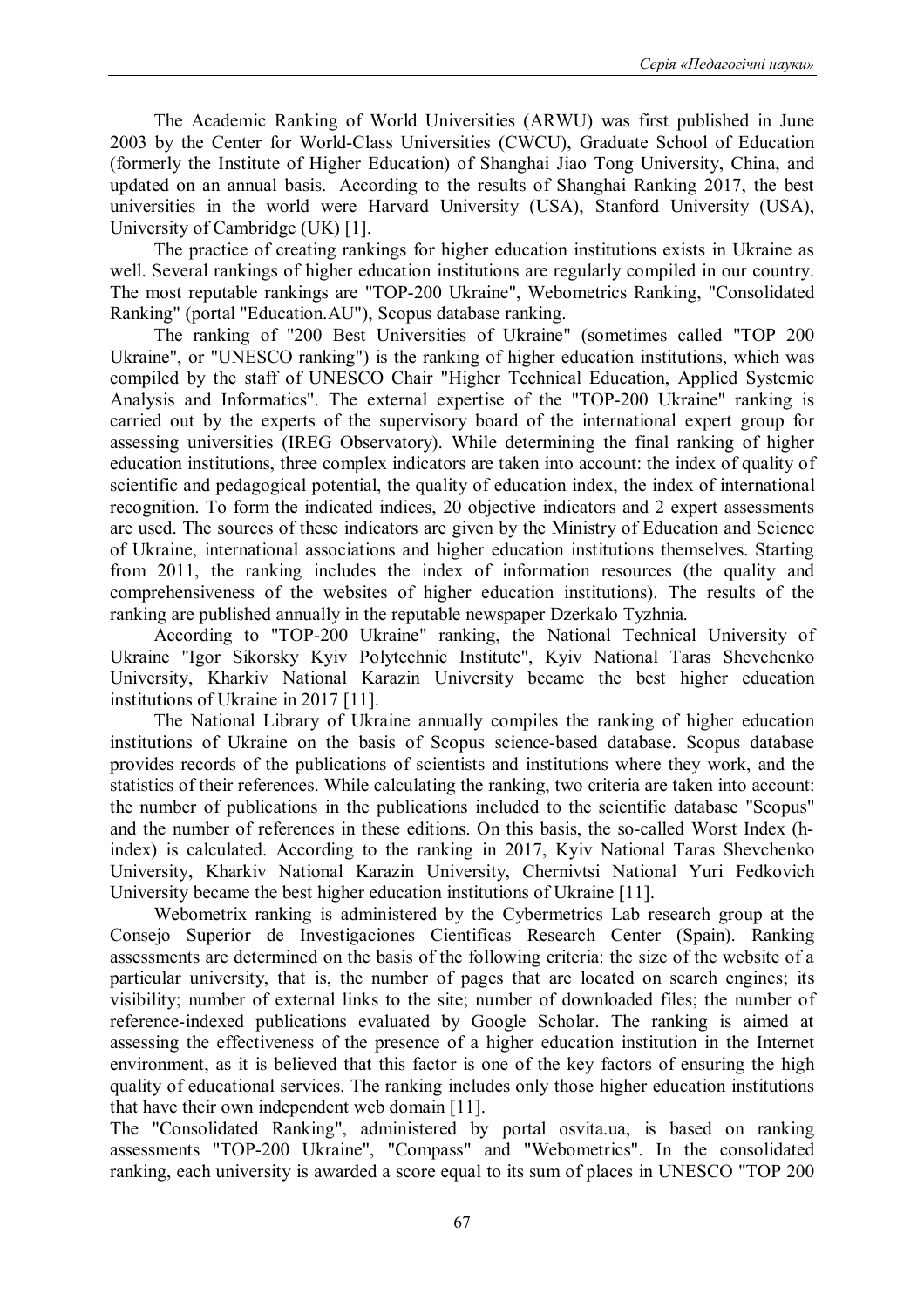Ukraine", Compass and Webometrics Ranking. If in any of the rankings, the university was not presented, it was awarded a place that follows the last in this ranking. Consolidated ranking includes all higher education institutions that are present at least in one of the above rankings (except for medical institutions that are not included in the consolidated ranking, because they were not rated in the Compass Ranking) [7].

**Conclusion.** One of the key indicators of the effectiveness of higher education, if it is considered as a public good, is the quality of education as a social institution. From the standpoint of the individual, the quality of education is the aggregate result of the acquired knowledge, skills and skills that increase the labor force at the labor market at a fair (reasonable) price.

In world and European educational space ranking systems have become widely distributed and applied. The ranking assessment of the performance of higher education institutions of all forms of ownership is an integral part of international and national monitoring of higher education. This component meets the demand of consumers at the market of educational services and the labor market in the information about the reputation of a higher education institution, its achievements and the specific results of scientific and education activity.

Applying rankings of higher institutions is an effective tool for monitoring the quality of higher education, as well as encouraging management and research and teaching staff of higher education institutions to improve the efficiency of their activities. At the same time, the analysis of forming criteria for international and Ukrainian rankings proves the necessity of compiling a universal international integrated ranking that takes into account the peculiarities of the activities of various institutions and is as informative as possible.

### **References**

1. Academic Ranking of World Universities. Retrieved from: http://www.shanghairanking.com/aboutarwu.html

2. Education at a Glance 2017. Retrieved from: www.oecd.org/

3. *Economic Conditions of Providing Quality of Economic Conditions in the System of Higher Education: collective monography* (2012) / I.M. Gryshhenko, S.V. Zaharin ta in. / In I. M. Gryshhenko (Ed.). – Kyiv: Pedagogichna dumka (in Ukr.).

4. *Education Encyclopedia (2008)* / Nacional'na akademija pedagogichnyh nauk Ukrai'ny; vidpovid. red. V.G. Kremen'. – Kyiv: Jurinkom Inter (in Ukr.).

5. Gryshhenko I. M. *Professional Education in the System of Economic Researches: Monography* (2014) – Kyiv.: Gramota, (in Ukr.).

6. Kalenjuk I. *Higher Education in Modern Global Environment* / I. Kalenjuk/. – Retrieved from: http:// www.library.univ.kiev.ua/ukr/elcat/new/detail.php3?doc\_id=1231000 (in Ukr.).

7. *Consolidated Ranking of HEIs of Ukraine 2017*. – Available at: http://ru.osvita.ua/vnz/rating/51741/ (in Ukr.).

8. Kremen' V.G. *Raising the Economic Efficiency of Education of Ukraine: conceptual items of solving the problem* (2013) / V.G.Kremen' // Visnyk KNUTD (in Ukr.).

9. Marchuk A. *Globalisation and its Influence on the Development of Higher Education* / A. Marchuk. – Retrieved from: http://archive.nbuv.gov.ua/ portal/Soc\_Gum/Pippo/2011\_1/Marchuk.htm (in Ukr.).

10. QS World Universities Rankings 2017. Retrieved from: http://www.topuniversities.com /universityrankings/world-university-rankings/ 2017

11. *Rankings of HEIs*. Retrieved from: https://ru.osvita.ua/vnz/rating/55849/ (in Ukr.).

12. *Statistical Annual of Ukraine for 2016 (2017)* / In O. G. Osaulenko (Ed.) – Kyiv : August Trade (in Ukr.).

13. *World Declaration On Higher Education: Vision and Actions (1998).* – Paris: UNESKO, 1998 (in Ukr.).

## **BEBKO Svitlana,**

Candidate of economic sciences, Senior teacher, Department of Business Foreign Language and International Communication, National University of Food Technologies.

# **RANKINGS AS A TOOL FOR MONITORING THE QUALITY OF HIGHER EDUCATION.**